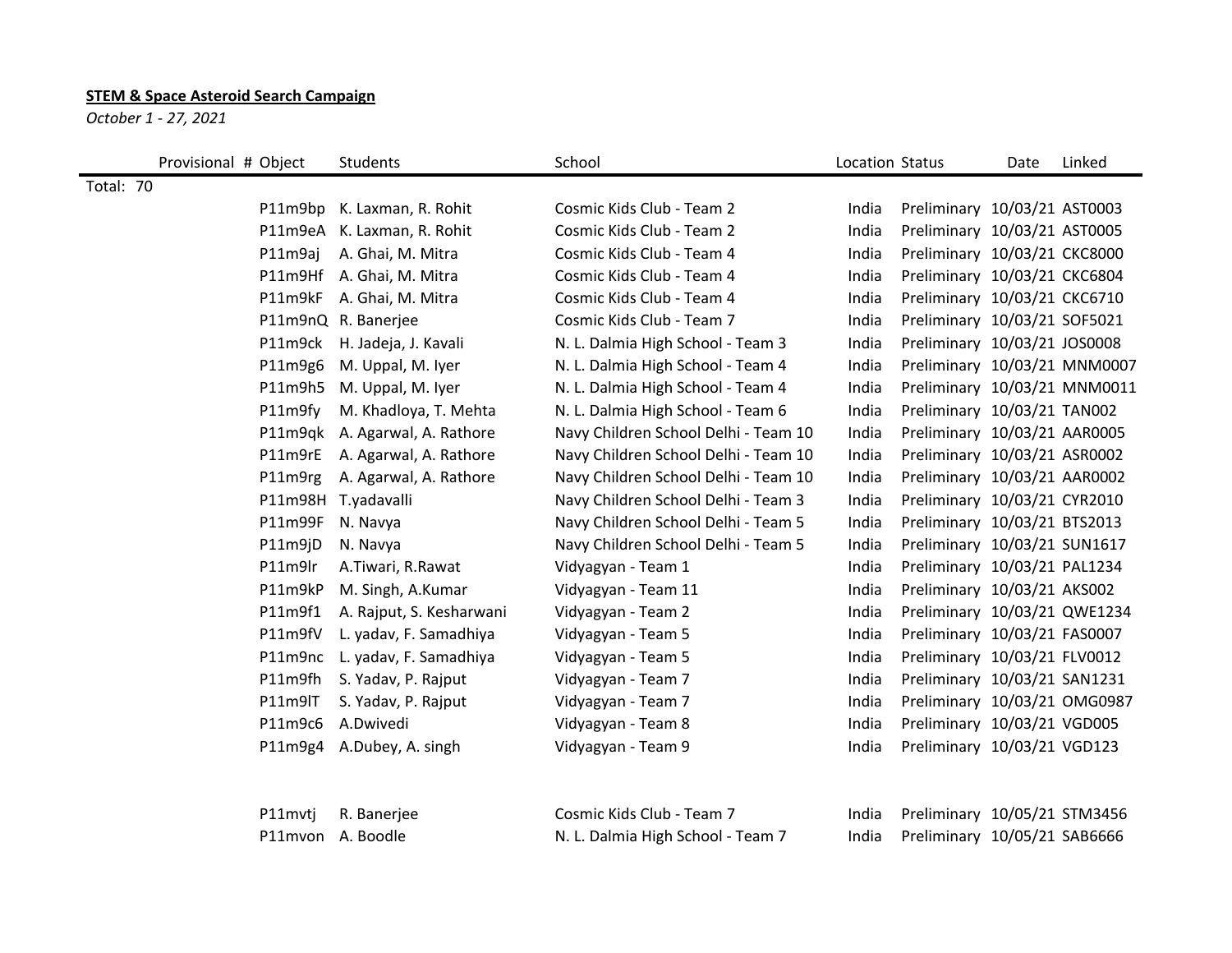| P11muff | A. Jacob, P. Singh             | Navy Children School Delhi - Team 8  | India | Preliminary 10/05/21 APN0007 |  |
|---------|--------------------------------|--------------------------------------|-------|------------------------------|--|
|         | P11mvqN R.Dahiya, D.Jha        | STEM & Space - Team 2                | India | Preliminary 10/05/21 XYL1905 |  |
|         | P11mua2 L. yadav, F. Samadhiya | Vidyagyan - Team 5                   | India | Preliminary 10/05/21 LOK0012 |  |
|         |                                |                                      |       |                              |  |
| P11mIS1 | K. Laxman, R. Rohit            | Cosmic Kids Club - Team 2            | India | Preliminary 10/11/21 PION123 |  |
| P11mISq | K. Laxman, R. Rohit            | Cosmic Kids Club - Team 2            | India | Preliminary 10/11/21 AST0009 |  |
| P11mlzn | K. Laxman, R. Rohit            | Cosmic Kids Club - Team 2            | India | Preliminary 10/11/21 MURG444 |  |
| P11mJ1z | K. Laxman, R. Rohit            | Cosmic Kids Club - Team 2            | India | Preliminary 10/11/21 AST0008 |  |
| P11mlwA | A. Ghai, M. Mitra              | Cosmic Kids Club - Team 4            | India | Preliminary 10/11/21 CKC6261 |  |
| P11mlx9 | A. Ghai, M. Mitra              | Cosmic Kids Club - Team 4            | India | Preliminary 10/11/21 CKC6232 |  |
| P11mJ5V | A. Ghai, M. Mitra              | Cosmic Kids Club - Team 4            | India | Preliminary 10/11/21 CKC8003 |  |
| P11mJ36 | R. Singh, M. Sankhe            | N. L. Dalmia High School - Team 2    | India | Preliminary 10/11/21 RMS2810 |  |
| P11mJ7u | M. Uppal, M. Iyer              | N. L. Dalmia High School - Team 4    | India | Preliminary 10/11/21 MNM0069 |  |
| P11mJe2 | M. Uppal, M. Iyer              | N. L. Dalmia High School - Team 4    | India | Preliminary 10/11/21 MNM0067 |  |
| P11mlK1 | M. Khadloya, T. Mehta          | N. L. Dalmia High School - Team 6    | India | Preliminary 10/11/21 MIH1909 |  |
| P11mlzR | M. Khadloya, T. Mehta          | N. L. Dalmia High School - Team 6    | India | Preliminary 10/11/21 TAN003  |  |
| P11mJfx | M. Khadloya, T. Mehta          | N. L. Dalmia High School - Team 6    | India | Preliminary 10/11/21 TAN001  |  |
| P11mIL2 | A. Agarwal, A. Rathore         | Navy Children School Delhi - Team 10 | India | Preliminary 10/11/21 ASR0006 |  |
| P11mJhu | A. Agarwal, A. Rathore         | Navy Children School Delhi - Team 10 | India | Preliminary 10/11/21 ASR0010 |  |
| P11mJwl | A. Agarwal, A. Rathore         | Navy Children School Delhi - Team 10 | India | Preliminary 10/11/21 ASR0007 |  |
| P11mJ54 | T.yadavalli                    | Navy Children School Delhi - Team 3  | India | Preliminary 10/11/21 CYR2010 |  |
| P11mIDa | I. Dudhmochan, T. Kumar        | Navy Children School Delhi - Team 4  | India | Preliminary 10/11/21 TAR1021 |  |
| P11mJ3Y | N. Navya                       | Navy Children School Delhi - Team 5  | India | Preliminary 10/11/21 BTS2020 |  |
| P11mJ7R | R. Yadav, S. Chaudhary         | Navy Children School Delhi - Team 9  | India | Preliminary 10/11/21 RTY0017 |  |
| P11mICB | A. Chakraborty, M. Aggarwal    | STEM & Space - Team 1                | India | Preliminary 10/11/21 CAM0060 |  |
| P11mJiE | A. Chakraborty, M. Aggarwal    | STEM & Space - Team 1                | India | Preliminary 10/11/21 ERR0061 |  |
| P11mJqh | M. Aggarwal                    | STEM & Space - Team 1                | India | Preliminary 10/11/21 MAC0095 |  |
| P11mJcw | R.Dahiya, D.Jha                | STEM & Space - Team 2                | India | Preliminary 10/11/21 YUN2061 |  |
| P11mJcK | A.Tiwari, R.Rawat              | Vidyagyan - Team 1                   | India | Preliminary 10/11/21 RAW517  |  |
| P11mJhz | A.Tiwari, R.Rawat              | Vidyagyan - Team 1                   | India | Preliminary 10/11/21 YES1234 |  |
| P11mJtc | A. Rajput, S. Kesharwani       | Vidyagyan - Team 2                   | India | Preliminary 10/11/21 CRY1234 |  |
| P11mlJx | A.Soni, A. kumar               | Vidyagyan - Team 4                   | India | Preliminary 10/11/21 SON1234 |  |
| P11mJaG | A.Baliyan, V. Singh            | Vidyagyan - Team 6                   | India | Preliminary 10/11/21 VAB0005 |  |
|         |                                |                                      |       |                              |  |